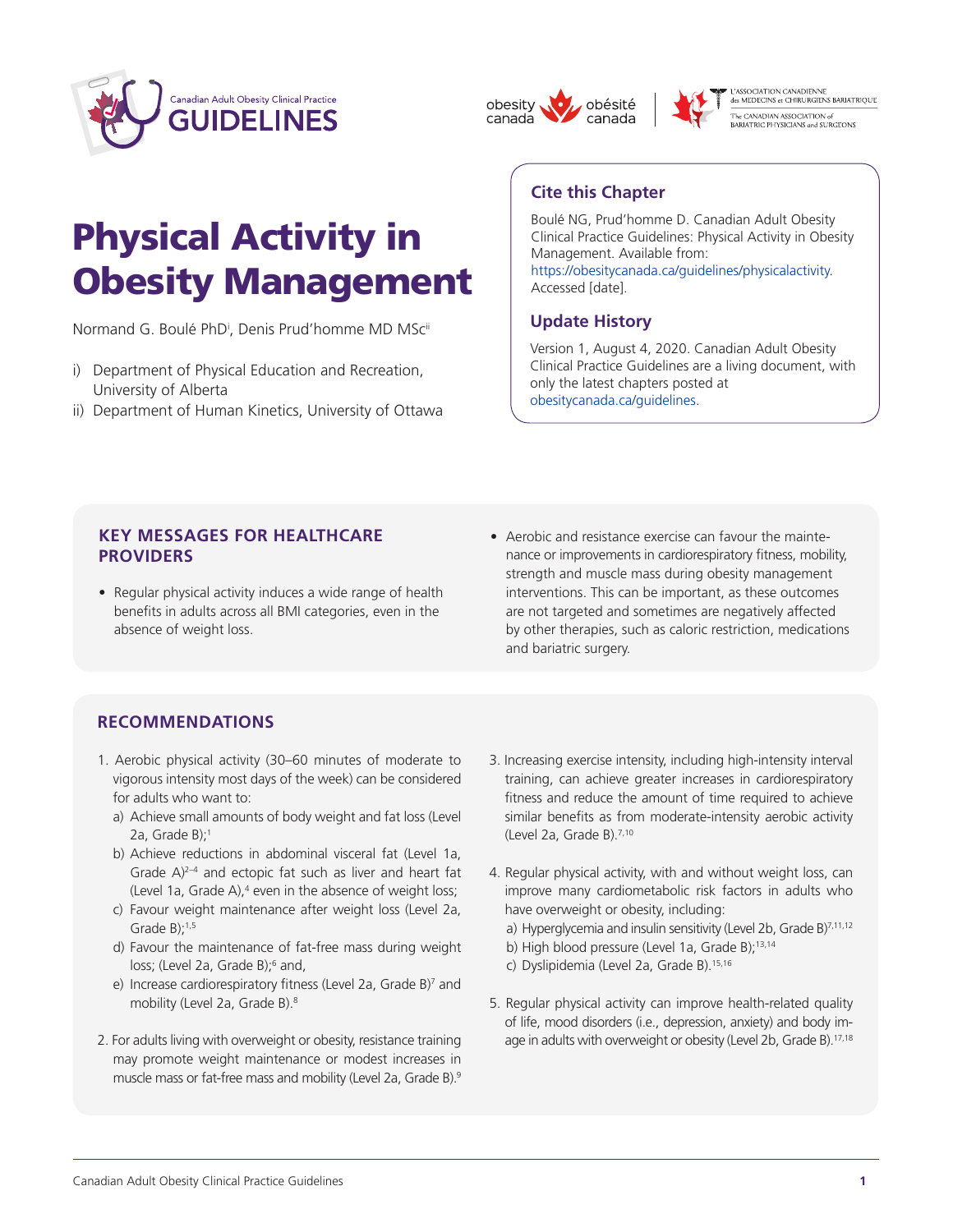## **KEY MESSAGES FOR PEOPLE LIVING WITH OBESITY**

• Weight loss should not be the sole outcome by which the success of physical activity therapy is judged.

### **Introduction**

It is well documented via results of randomized control trials (RCTs) that regular physical activity is associated with a lower prevalence of cardiovascular risk factors (e.g., high blood pressure, LDL-cholesterol [LDL-C], triglycerides, glucose and low HDL-cholesterol ([HDL-C] levels) and a lower incidence of chronic disease (e.g., type 2 diabetes, cardiovascular disease, certain types of cancer).<sup>19</sup> Increasing one's level of cardiorespiratory fitness is also associated with reduced risk of chronic disease and all-cause mortality, independent of body mass index (BMI),<sup>20</sup> which could be partly explained by lower amounts of abdominal fat.<sup>21</sup> The health benefits related to physical activity are partly associated with the dose of physical activity (i.e., type, duration, intensity and frequency).<sup>22</sup> However, reduction of sedentary activity during the day can also produce health benefits, independently of levels of regular physical activity.<sup>23</sup> To improve health, it is recommended that individuals perform a minimum of 30 minutes of moderate to vigorous intensity aerobic physical activity on most days of the week, (accumulating at least 150 minutes per week), engage in strength (resistance) activity at least two days per week<sup>24</sup> and reduce the amount of daily sedentary time.<sup>25</sup>

The objective of this chapter is to provide primary care providers and kinesiologists with up-to-date evidence regarding the efficacy of physical activity as a therapeutic approach for people living with obesity.

## **Body composition**

Significant but modest long-term weight loss (about 2 kg) can be expected with exercise alone (e.g., aerobic and resistance) in male and female adults who have overweight or obesity. In general, diet interventions produce a greater weight loss (about 4 kg) compared to exercise alone, and when exercise is combined with diet, there is an additional increase in the amount of weight loss (about 6 kg).5,6,26,27 Obesity care interventions that incorporate exercise generally report either maintenance or gain in fat-free mass.<sup>1,6</sup> In addition, physical activity therapy, with or without dietary changes, is associated with several health benefits. For example, regular physical activity can have a positive effect on cardiovascular risk factors; this occurs independently of significant weight loss.<sup>20</sup> Behavioural intervention incorporating exercise also reduces weight, fat mass, waist circumference and cardiometabolic risk factors in participants with Class II and III obesity.<sup>28-30</sup> In older participants, exercise alone led to better physical function without significant weight loss, but when added to dietary changes, it attenuated the decrease in muscle and bone mass normally observed with diet

• Increasing physical activity can be an integral component of all obesity management strategies.

alone.31 The volume and intensity of physical activity affect the magnitude of health benefits that are associated with exercise.<sup>5</sup>

Regarding the long-term effects of physical activity, Washburn et al.<sup>6</sup> stated that there is limited evidence in favour of one intervention modality (exercise, diet or combined) in order to prevent weight regain and/or maintain changes in cardiovascular risk factors over time. However, in the Look AHEAD (Action for Health in Diabetes) study, Pownall et al. (2015)<sup>32</sup> monitored body composition changes in a subset of 1019 participants with overweight or obesity and type 2 diabetes over eight years. This RCT examined an intensive behavourial intervention that included an increase of physical activity of up to 175 minutes per week and a reduction of caloric intake between 1200–1800 kcal/day. They observed a significant effect of the behavioural intervention on changes in body composition after one year. In addition, weight, fat mass and lean mass were lower in the intervention group versus control (diabetes support and education) at all testing points during the eight-year follow-up. Overall, there seems consistent evidence from many large, relatively high-quality trials and meta-analyses that physical activity contributes to improvements in body composition and other indications of cardiometabolic health.

Brisk walking is the type of physical activity therapy that is most often recommended for the management of overweight or obesity in adults.<sup>33</sup> In this regard, Mabire et al.,<sup>1</sup> (2017) performed a systematic review and meta-analysis of 22 studies (n = 1524; 81% female) to investigate the influence of age, sex and BMI on the effectiveness of brisk walking alone for managing obesity in adults. The intervention characteristics (average) were as follows: duration (46 minutes/session), intensity (73% maximum heart rate), frequency (four times/ week) and length (12 to 16 weeks), with an exercise compliance rate between 65% and 85%. Based on the pooled analysis, they found a statistically significant reduction in body weight (-2.13 kg), BMI (-0.96 kg/m<sup>2</sup>), waist circumference (WC) (-2.83 cm), fat mass (-2.59 kg) and percent body fat (-1.38%), and no change in fat-free mass. These results were in line with those reported in a Cochrane review on the effects of exercise alone in adults with overweight or obesity.<sup>5</sup> In general, the magnitude of improvement in body composition indices was greater in participants under 50 years old. In addition, baseline BMI did not significantly influence the changes in body weight, waist circumference or body composition.

## **Body fat distribution**

It is well documented that abdominal obesity, especially an excess of abdominal visceral fat, increases the risk for adverse health effects in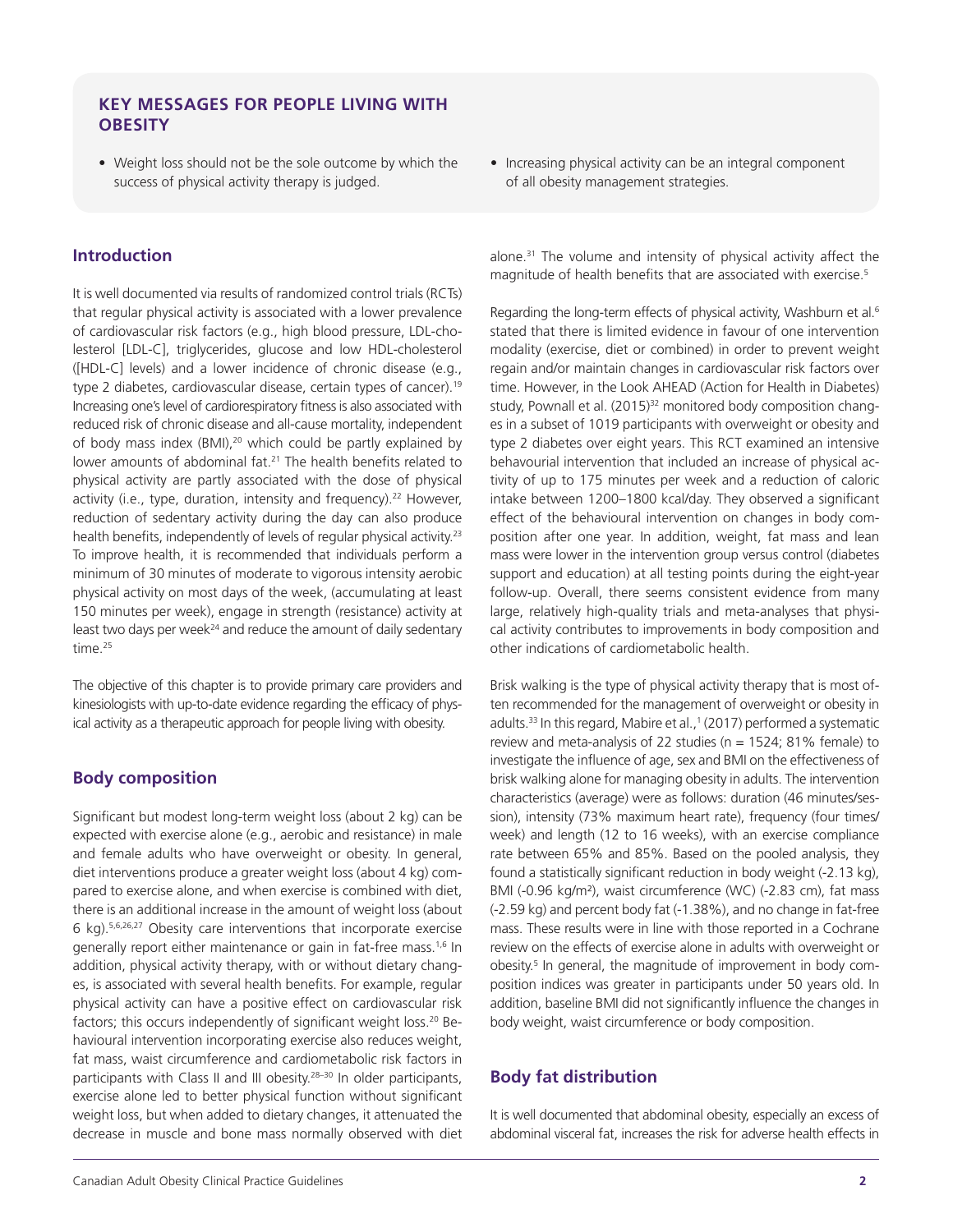individuals with overweight or obesity.<sup>34</sup> It is important to document the efficacy of exercise alone to reduce abdominal visceral fat considering the modest weight loss observed with behavioural interventions. Based on multiple systematic reviews and meta-analyses performed since 2005, exercise alone is effective in reducing abdominal visceral fat.2,3,35,36 Reductions of abdominal visceral fat and total abdominal fat can also occur in the absence of weight loss or changes in WC.<sup>35</sup> Resistance training or its combination with aerobic training do not seem to have a significant impact on abdominal visceral fat reduction in comparison to control or aerobic training alone.<sup>2-4,37</sup>

This is an unexpected finding which may in part be due to a smaller overall sample size in the meta-analyses of combined aerobic and resistance training, as well as the lower energy expenditure associated with resistance training compared to aerobic training. In general, aerobic training has the potential to result in reductions of abdominal visceral fat greater than 30 cm<sup>2</sup> and 40 cm<sup>2</sup> (on computerized tomography [CT] scan) in women and men, respectively. The higher reduction seen in men is mostly explained by the abdominal obesity phenotype of men.<sup>3</sup> In regard to abdominal obesity, as measured by waist circumference, reductions are independent of exercise intensity. However, improvements in the cardiometabolic indices associated with abdominal visceral fat, as well as the increase of cardiorespiratory fitness in both women and men with abdominal obesity, seem to be intensity dependent (e.g., glucose tolerance).<sup>7</sup> Finally, a recent meta-analysis on the effects of high-intensity interval training (HIIT) in adults with overweight or obesity showed that both cycling and running produce a significant reduction of total fat mass, abdominal fat mass and abdominal visceral fat in adults with overweight or obesity, with no difference between the sex.<sup>38</sup>

Furthermore, sedentary individuals with high abdominal visceral fat are characterized by accumulation of fat at undesired sites (ectopic fat), such as the liver, the heart, the pancreas and the skeletal muscle. Ectopic fat plays an important role in the association between abdominal obesity and the increase in cardiovascular diseases risk.<sup>34</sup> In this regard, a meta-analysis showed that exercise alone could lead to a decrease in cardiac adiposity (e.g., epicardial and pericardial fat) and in intra-hepatic lipids, although the effect on the liver is greater when combined with dietary changes and with greater decrease in BMI or body weight.<sup>39</sup> In addition, aerobic training, and not resistance training, had an effect on reducing abdominal visceral fat and showed a trend toward reducing liver fat in adults with overweight or obesity and type 2 diabetes.<sup>4,40</sup>

Therefore, there is quality evidence to recommend that regular aerobic exercise effectively reduces abdominal visceral fat. However, there is limited evidence concerning the effect of exercise alone on ectopic fat, but the available data suggest that exercise alone has the potential to decrease ectopic fat in the liver and the heart in adults with overweight or obesity.

#### **Dose response considerations**

Typical exercise prescriptions will include the following parameters: 1) type, 2) duration, 3) intensity and 4) frequency. The volume of physical activity is based on these four factors and is often defined as the total energy expenditure.

**1. Type:** We did not identify any study that randomly assigned participants to different aerobic exercise modalities, (e.g., walking versus cycling). However, there are several studies randomly assigning participants with obesity to resistance versus aerobic training. In one trial, 136 older men and women with abdominal obesity were randomly assigned to control, resistance, aerobic or combined aerobic and resistance training.<sup>8</sup> Training took place over six months. The prescriptions were: three sessions of about 20 minutes in the resistance group; five sessions of 30 minutes in the aerobic group; and three sessions of 50 minutes in the combined aerobic and resistance training group. Fat mass was reduced by about 3 kg in both the aerobic and combined training group, whereas muscle mass increased by about 1 kg in the resistance and combined training group. The combined aerobic and resistance training group had the largest increase in insulin sensitivity and decrease in functional limitations. These findings are very similar to the ones from the Studies Targeting Risk Reduction Interventions through Defined Exercise-Aerobic Training and/ or Resistance Training (STRRIDE AT/RT) study.12 In addition to the absence of a control group, one of the differences in this study was that the combined training group was asked to complete the totality of the prescription to the aerobic training (14 kcal/kg of body weight per week, or ~130 min/week) and resistance training (180 minutes per week).

**2. Duration/volume:** Previous guidelines on physical activity for obesity management<sup>41,42</sup> have emphasized the effect of increasing the volume of physical activity. The studies that directly compare lesser to greater exercise volumes have typically achieved differences in volume by increasing exercise duration while keeping intensity, frequency and type of exercise consistent. While it seemed well-established that greater exercise volumes lead to greater weight loss,<sup>36</sup> some recent relatively large studies have not confirmed these findings. For example, Ross et al., (2015)<sup>7</sup> randomly assigned 300 men and women with obesity to control, low-amount/low-intensity exercise (LALI), high-amount/low-intensity exercise (HALI) or highamount/high-intensity exercise (HAHI). The high-amount groups were prescribed twice as much energy expenditure than the lowamount group. However, all three exercise groups showed a similar reduction in body weight and WC compared to control. There was, however, a dose-response relationship between exercise volume and improvements in cardiorespiratory fitness. Similarly, Church et al., (2007)<sup>13</sup> randomly assigned 464 post-menopausal women with overweight or obesity and with elevated blood pressure to a control group or three exercise groups with increasing volume (i.e., prescribed energy expenditure of four vs. eight vs. 12 kcal per kilogram of body weight, per week). There was no difference in weight loss between groups, or in decreased WC compared to control. Here again, there was a dose-response relationship with greater exercise leading to greater improvements in cardiorespiratory fitness. It is interesting to note that the lower volume groups in these studies often performed less than 150 minutes per week<sup>7,13,36</sup> and showed some benefits (e.g., cardiorespiratory fitness,<sup>13</sup> or a decrease in waist circumference<sup>7</sup>).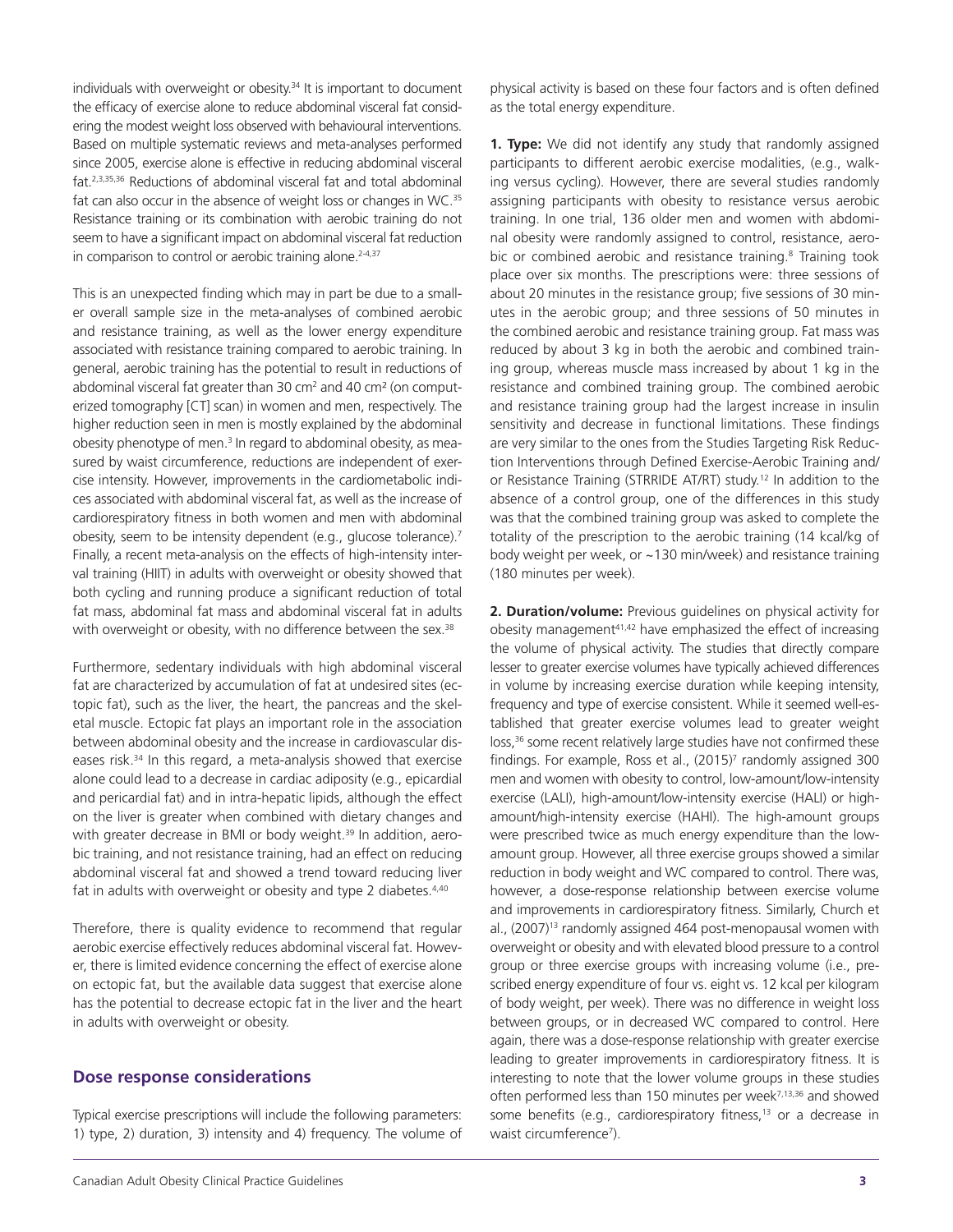It is unclear why these studies did not show a dose-response relationship when comparing different prescribed exercise volume on changes in body weight or WC. Studies did not suggest any compensatory decreases in daily physical activity or increases in energy intake with greater exercise volume. However, compliance to the exercise prescription within groups was highly variable. The volume of exercise actually completed was shown to be a strong predictor of the amount of weight loss in studies such as these. For example, a study cited from the previous edition of these guidelines,<sup>43</sup> which was updated with weight maintenance data,<sup>44</sup> suggested that the actual amount of physical activity completed predicted the amount of weight loss, whereas the amount prescribed did not. In one of the longest duration intervention studies comparing different exercise volumes, standard behaviour therapy was compared to high physical activity levels.<sup>45</sup> Participants from both groups received identical instructions and training on reducing energy and fat intake, but one group was given the goal of participating in 1000 kcal per week (or about 30 minutes per day) of physical activity, whereas the other had the goal of 2500 kcal per week. The interventions lasted 18 months, and participants were followed for an additional 12 months. There was no difference in weight loss after the first six months, but the difference reached significance after 12 and 18 months.<sup>44</sup> After the intervention, physical activity declined and the differences in weight loss between groups was no longer present, but once again, it was observed that those who maintained greater physical activity levels maintained greater weight loss.45

**3. Intensity:** In the years since the previous edition of these guidelines, a large amount of literature has compared moderate versus vigorous intensity exercise. Three of the studies described in the previous section on exercise volume also included comparisons of moderate versus vigorous intensity, matched for exercise volume. The vigorous intensity groups in these studies had relatively similar intensity prescriptions of 75% of peak oxygen consumption (VO<sub>2neak</sub>) in the study by Ross et al., (2015),<sup>7</sup> 65–80% VO<sub>2neak</sub> in the study by Slentz et al. (2005)<sup>36</sup> and 70-85% of maximum heart rate in those by Jakicic et al., (2003, 2008).<sup>43,44</sup> The moderate intensity exercise was prescribed as 50% VO<sub>2peak</sub>, 40–55% VO<sub>2peak</sub> and 50– 65% of maximum heart rate in these studies, respectively. Greater exercise intensity necessitated less time to complete a given volume and led to greater improvements in cardiorespiratory fitness,<sup>7,46</sup> but was not associated with statistically significant greater weight loss or changes in fat mass in these three studies.

Many of the recent studies examining the role of exercise intensity have utilized HIIT. There have been several systematic reviews and meta-analyses on this topic.10,38,47–51 There is evidence that HIIT reduces total and intra-abdominal fat,<sup>38</sup> but at this time there is no clear evidence that HIIT causes more fat loss compared to moderate intensity exercise.48,51 While some HIIT protocols require less time (and less volume), these HIIT protocols may not lead to as much fat loss when compared to moderate intensity protocols with greater volumes.48,51

HIIT causes greater improvements in cardiorespiratory fitness<sup>10</sup> and some indicators of cardiometabolic health<sup>47,49</sup> compared to moderate intensity exercise. A limitation of these meta-analyses was that most included studies had small sample sizes and training was often less than four months in duration. In one of the longest and largest studies examining HIIT training, Roy et al. (2018)<sup>52</sup> allowed participants to choose between unsupervised HIIT three days per week or 30 minutes of daily moderate intensity exercise. Forty-two percent chose HIIT, but after one year there was no significant difference in weight or abdominal fat loss between interventions.

**4. Frequency:** Our search identified few studies directly comparing different exercise frequencies while keeping total exercise volume constant. In a study by Madjd et al. (2016),<sup>53</sup> 75 women with overweight and obesity were randomly allocated to high- versus low-frequency physical activity groups. Both groups were asked to follow the same dietary weight loss program and to exercise for 300 minutes per week, but either for 50 minutes/day, six days/ week (high frequency) or 100 minutes/day, three days/week (low frequency). Compared with the high frequency group, the low frequency group had a greater decrease in weight (9.6 kg vs. 7.8 kg) and a greater increase in daily steps. However, it was not clear if the greater number of steps was due to better compliance to the protocol or a greater number of steps outside of the prescribed session. As this is the only study identified by our search, these results should be confirmed before recommending a reduced frequency of exercise sessions. It should also be noted that, in recent years, a large body of literature is reporting short-term improvements in cardiometabolic risk factors (e.g., glucose and triglycerides) by breaking sedentary time with multiple frequent bouts of standing or light- to moderate-intensity walking (e.g., two to five minutes every 30 minutes).<sup>54,55</sup> Additional long-term studies on the effects of breaking up sedentary time with frequent short bouts of activity are still required.

### **Cardiometabolic risk factors and chronic diseases**

Several large longitudinal studies have consistently observed that greater physical activity (or cardiorespiratory fitness) were associated with reductions in all-cause mortality, cardiovascular diseases and metabolic diseases, such as type 2 diabetes.<sup>19,20</sup> Our literature search did not identify any trials with the primary goal of examining the effects of exercise on mortality. This is likely due to the challenges of undertaking a study of sufficient duration and including a large sample size. In addition, most large trials having the incidence of chronic diseases as a primary outcome often include a combined diet and physical activity intervention. It would not be feasible in the present paper to examine the independent effects of physical activity on all cardiometabolic risk factors. Therefore, the following subsections will focus on components commonly associated with the metabolic syndrome, including hyperglycemia and insulin resistance, hypertension and dyslipidemia.

**Glycemia:** Meta-analyses have consistently shown improvements in glycated hemoglobin following structured/supervised aerobic and/or resistance exercise training in people with type 2 diabetes,<sup>56</sup> even in the absence of weight loss.<sup>57</sup> In people who do not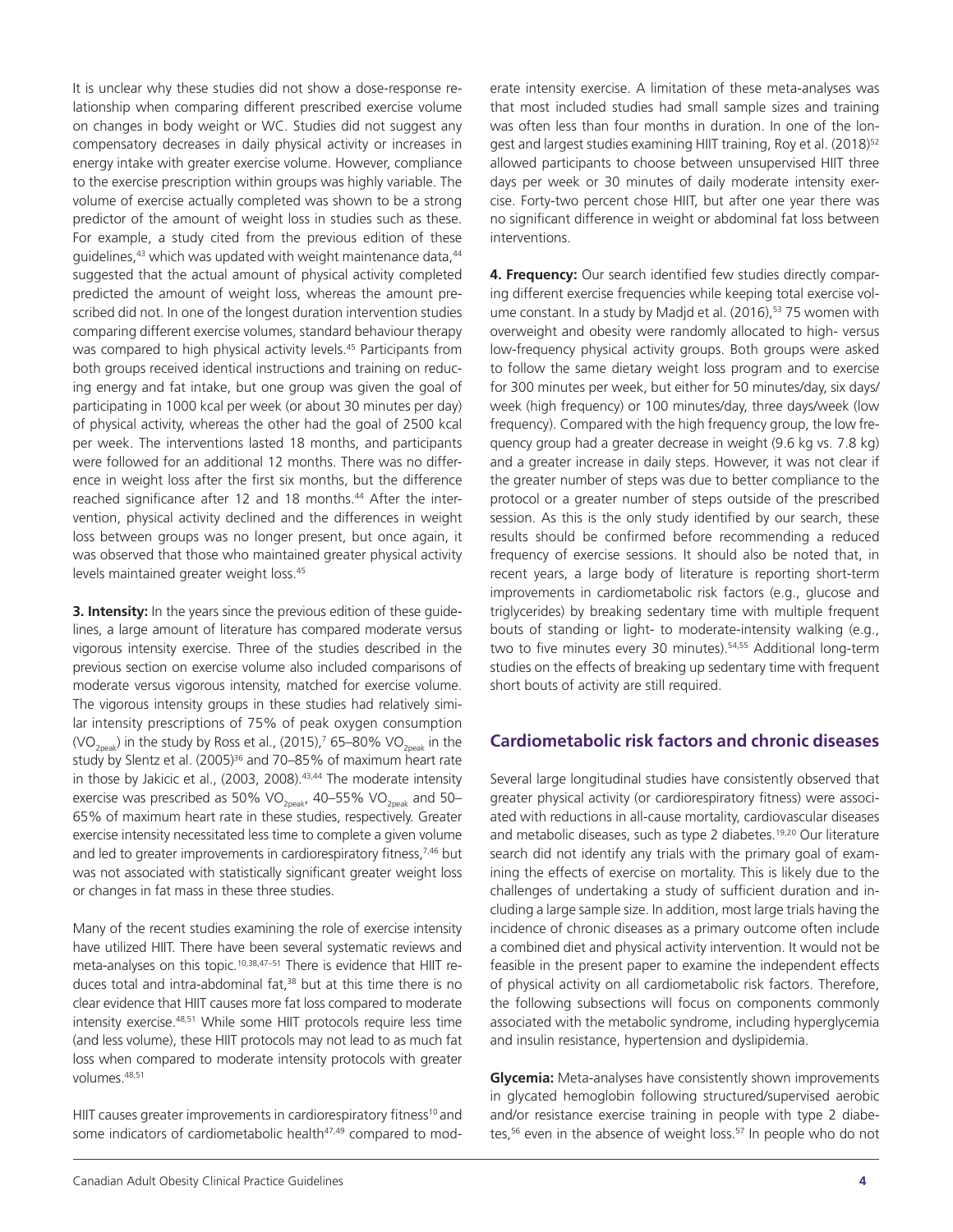have diabetes, improvements in postprandial glucose and especially insulin sensitivity can occur with exercise training of sufficient volume and intensity, but improvements in fasting glucose are not typically observed in the absence of large weight loss.<sup>7,11,12</sup> Some of the largest and longest-duration trials have been performed for the prevention and management of type 2 diabetes in people with impaired glucose tolerance. For example, trials such as the Diabetes Prevention Program,<sup>58</sup> the Finnish Diabetes Prevention Study,<sup>59</sup> the Indian Diabetes Prevention Program<sup>60</sup> and the Da Qing Impaired Glucose Tolerance and Diabetes Study.<sup>61</sup> The large majority of participants in these studies had a BMI above 25 kg/m2 . With the exception of the Da Qing study, which included an exercise-only group (39% reduction in incidence of diabetes), other studies examined a combined diet and physical activity interventions and found 38–58% reduction in the incidence of diabetes.

The Look AHEAD study was the largest RCT to date evaluating the efficacy of intensive behavioural intervention in adults with overweight or obesity and with type 2 diabetes.<sup>62,63</sup> The intensive behavioural intervention group targeted at least 175minutes/week of unsupervised physical activity and  $a \ge 7\%$  weight loss, while the diabetes support and education group received usual care. The intensive behavioural intervention group did not achieve significant reductions in the rate of cardiovascular events. However, they achieved significant weight loss which was maintained below the standard education group for up to 10 years, and improved cardiorespiratory fitness and glycemic control with fewer medications. They also achieved decreased rates of sleep apnea, severe diabetic chronic kidney disease and retinopathy, depression, sexual dysfunction and urinary incontinence. They also had better physical mobility maintenance and quality of life. All of these outcomes were achieved with lower overall healthcare costs.<sup>64</sup>

**Blood pressure.** Several meta-analyses have examined the effects of supervised exercise on blood pressure without excluding normal-weight participants (for example Lemes et al., 2018).<sup>14</sup> They suggest that exercise reduces systolic blood pressure (-5 mmHg) and diastolic pressure (-3 mmHg). People with pre-existing hypertension also show similar or larger improvements in blood pressure. However, in some studies, the reductions in blood pressure are not consistently observed, especially with smaller exercise volumes.<sup>13</sup> Improvements have been shown following both HIIT<sup>65</sup> and resistance training.<sup>66</sup>

**Blood lipids and lipoproteins:** Meta-analyses, including those that have limited studies to those with participants with overweight or obesity, have shown that exercise improves many lipid and lipoprotein risk factors, including reducing total cholesterol and triglycerides,<sup>15,16</sup> and sometimes HDL-C.<sup>14</sup> One of these meta-analyses showed a tendency toward improvements in HDL-C but results were heterogeneous.<sup>15</sup> However, an effect of exercise on LDL-C is less likely.<sup>15</sup> For example, the Oslo Diet and Exercise Study was a one-year trial randomizing 219 healthy participants (mean BMI = 29 kg/m<sup>2</sup>) to exercise or no exercise, dietary advice or no advice, in a 2x2 factorial design.<sup>67</sup> Exercise did not lower LDL-C although it increased HDL-C and ApoA-I and decreased ApoB.<sup>67</sup> It is possible that greater exercise volumes or intensities are required

to improve LDL-C and HDL-C. The STRRIDE AT/RT trial compared walking approximately 12 miles per week at a moderate intensity, 12 miles per week at a high intensity (i.e., greater speed) and 20 miles per week at a high intensity. Improvements in LDL-C, HDL-C (and most other studied lipid parameters) tended to improve with increasing intensity or distance (volume), and often the only significant difference compared to control was in the high-volume high intensity group.<sup>36,68</sup> Although not limited to participants who had overweight or obesity, a meta-analysis also supported the effects of walking<sup>69</sup> and perhaps resistance training<sup>70,71</sup> on lipid/lipoproteins. Improvements are also seen in meta-analyses examining men<sup>72</sup> and women<sup>73</sup> separately.

## **Physical fitness indices and mobility**

Increases in physical fitness are among the most consistently documented effects of regular physical activity. Increases in cardiorespiratory fitness are proportional to the volume<sup>7,13</sup> and intensity<sup>7,10,46</sup> of exercise. In addition to being associated with reduced mortality, cardiorespiratory fitness is associated with improved mobility and ability to take part in many activities, including activities of daily living. For example, greater cardiorespiratory fitness can make activities such as stair climbing feel easier. Resistance training is often aimed at increasing strength, which can also improve independence and activities of daily living. Such improvements have most often been documented in people who initially had mobility impairments, including older people with obesity, as well as people with Class II or III obesity. For example, in the Lifestyle Interventions and Independence for Elders (LIFE) study,<sup>74</sup> 1635 sedentary men and women aged 70 to 89 years were randomly assigned to a moderate-intensity physical activity or health education program for 24 months. Major mobility disability was defined as the inability to walk for 400 metres, which was observed in 30% of the physical activity group and 35% of the health education group. In participants with Class II or III obesity, major mobility disability developed in 36% of the physical activity group versus 46% in the health education group. Resistance training also improved functional limitations in older adults with obesity; adding resistance training to aerobic training led to additional benefits.<sup>8</sup> A meta-analysis of 14 trials<sup>75</sup> comparing energy restriction alone to energy restriction combined with physical activity suggested that the addition of aerobic and resistance training improved cardiovascular fitness and muscle strength, and increased fat mass loss and preserved lean body mass.

## **Quality of life and mental health**

Individuals with overweight or obesity are at an increased risk of developing depression, based on a systematic review and meta-analysis of longitudinal studies.<sup>76</sup> It is documented that physical activity can be used to prevent, or as a therapy to treat, mood disorders (i.e., depression, anxiety), and to improve quality of life and body image in non-clinical and clinical populations.18 However, the efficacy of physical activity to improve mood disorders in adults with overweight or obesity is less conclusive. In fact, Baker et al.,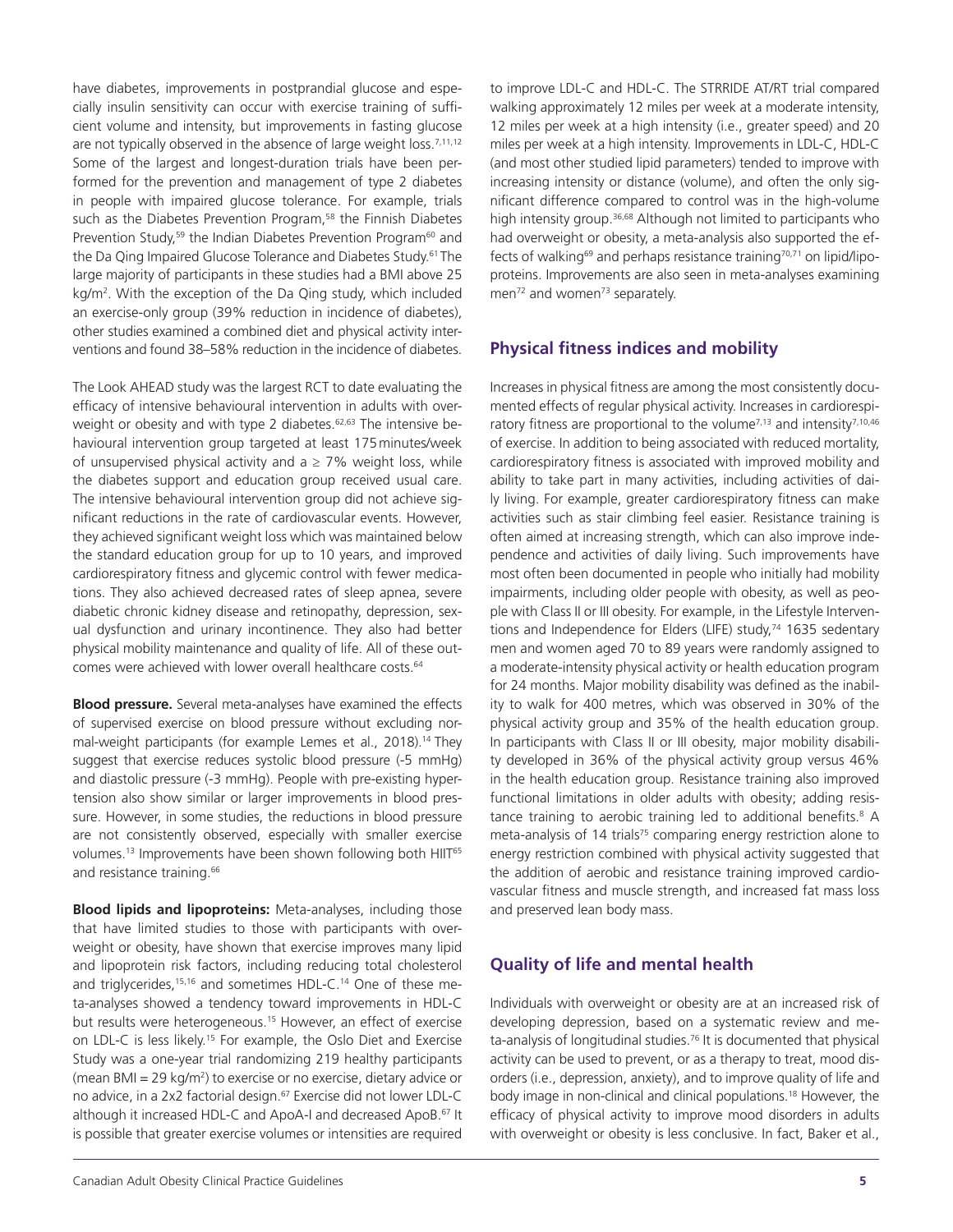$(2016)^{17}$  reported, based on a systematic review, no significant changes in mental health outcomes and quality of life following exercise intervention in post-menopausal women with overweight or obesity. In addition, Baillot et al. (2018)<sup>18</sup> recently reported the results of a systematic review and meta-analysis on the effects of physical activity on quality of life, depression, anxiety and body image in adults (male and female) with obesity. Twenty-two studies (16 RCTs, one controlled clinical trial and five before-and-after studies (n = 2510; > 75% female) met their inclusion criteria. In general, the parameters of the exercise prescription were the following: type (50% aerobic, 14% resistance, 23% combination and 9% comparison between aerobic vs. resistance training), session duration (12 to 90 minutes), frequency (two to five sessions/ week) and intensity (light to moderate) for a duration > 16 weeks; most were supervised (73%). Results of the meta-analysis of RCTs revealed no significant effect of exercise for physical or mental domains of quality of life or for depression. The few RCTs for anxiety ( $n = 2$ ) and body image ( $n = 1$ ) reported no significant effects of exercise intervention. In contrast, all the controlled clinical trials and before-and-after studies ( $n = 5$ ) reported significant improvements in many quality of life domains (e.g., psychosocial and physical functioning, self-esteem, public distress), and one controlled clinical trial showed an improvement in body consciousness and mental representation. Considering the lack of quality studies available, the authors concluded that we must be careful before drawing conclusions that physical activity therapy is not effective to improve mood disorders, quality of life and/or body image in adults with overweight or obesity. In fact, since the publication of this systematic review, Fanning et al., (2018)<sup>77</sup> randomized 249 (71.1% female) older adults (66.9 years) with obesity (BMI = 34.4 kg/m²) associated with cardiovascular disease or the metabolic syndrome to three different interventions. The interventions were: dietary weight loss or dietary weight loss in combination with aerobic training or dietary weight loss in combination with resistance training. The intervention included a six-month intensive phase and 12-month follow-up. The results suggested that both combined interventions including exercise were superior to dietary changes alone to improve physical function indicators, such as greater walking and climbing self-efficacy, as well as health-related quality of life scores for general physical functioning.

Therefore, overall, there is little evidence to recommend that physical activity therapy alone may improve quality of life, mood disorder or body image in adults with overweight or obesity.

## **Risk-benefit ratio of increasing physical activity**

It is important to consider that physical activity can be associated with an increased risk of injury in some studies, but not all.<sup>78,79</sup> In the study by Janney and Jakicic  $(2010)$ ,<sup>79</sup> which included data from 397 participants from two separate trials, walking was prescribed as the primary mode of exercise for 150, 200 or 300 minutes/week. Participants included men and women with BMI ranging from 25 to 40 kg/m<sup>2</sup>. While there was no increased risk of injury compared to control, a substantial proportion of participants (46%) reported some injury or illness. Only 7% of the injuries were

associated with exercise alone. A higher BMI was associated with increased odds of injury over time, as well as being injured earlier during the intervention.<sup>79</sup> However, in a study by Goodpaster et al. (2010)28 with 130 participants who had a BMI above 35 kg/ m2 , delaying physical activity by six months during diet-induced weight loss did not reduce the risk of adverse events compared to those who started the diet and physical activity intervention simultaneously. In the Diabetes Prevention Program,<sup>80</sup> the researchers randomized 3234 participants to placebo, metformin or a behavioural intervention (which included physical activity). There was an increased incidence of musculoskeletal symptoms (number of events/100 person-year) in the behavioural intervention group compared to placebo and metformin (24%, 21% and 20%, respectively).

Strategies to reduce the risk of injury could include gradual progression in the intensity, duration and frequency of exercise, as some trials reported a greater increased risk of adverse events with increasing volume and/or intensity.<sup>7</sup> Proper footwear and equipment fitting (if relevant) may also help reduce injuries. Many exercise studies also utilize the expertise of exercise professionals (e.g., kinesiologists or exercise specialists) to guide and supervise exercise sessions.<sup>63,81</sup>

## **Conclusion**

Adults with overweight or obesity should consider increasing physical activity as an integral component of all obesity management strategies. Physical activity offers a wide range of health benefits that are partly independent of weight loss. Sedentary individuals should progress to 30–60 minutes or more of moderate to vigorous intensity aerobic physical activity (e.g., walking, biking) on most days of the week (i.e., aim to accumulate 150 minutes or more per week), engage in strength (resistance) activity at least two days per week and reduce the amount of daily sedentary time for body weight control and/or health benefits.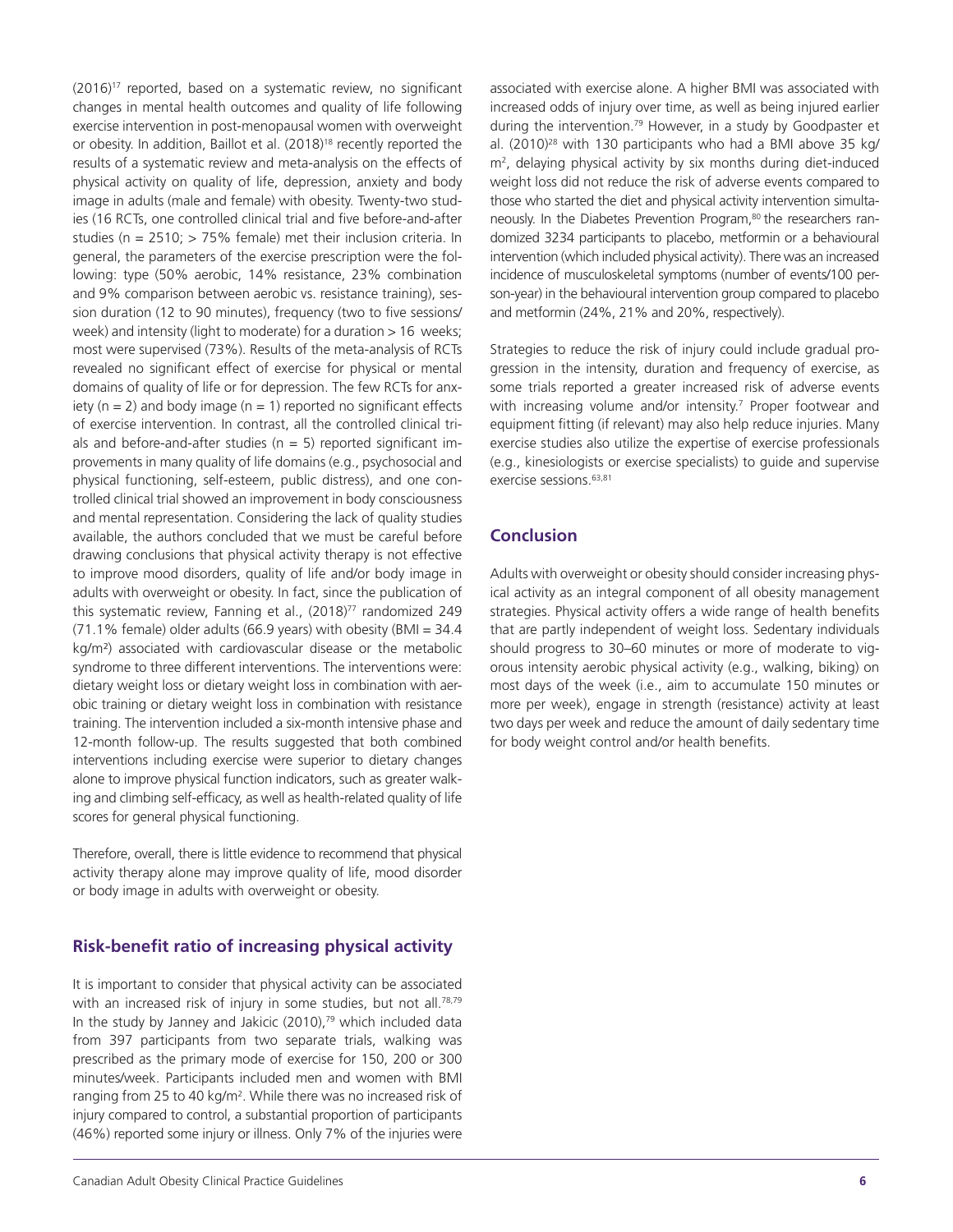#### Downloaded from: [https://obesitycanada.ca/guidelines/physicalactivity](https://obesitycanada.ca/guidelines/physicalactivity/)

This work is licensed under a Creative Commons [Attribution-NonCommercial-NoDerivatives](https://creativecommons.org/licenses/by-nc-nd/4.0/) 4.0 International License (CC BY-NC-ND 4.0). For reprint and all other inquiries please contact guidelines@obesitynetwork.ca / +1-(780)-492-8361.

The summary of the Canadian Adult Obesity Clinical Practice Guideline is published in the *[Canadian Medical Association Journal](https://www.cmaj.ca/content/192/31/E875)*, and contains information on the full methodology, management of authors' competing interests, a brief overview of all recommendations and other details. More detailed guideline chapters are published on the Obesity Canada website at [www.obesitycanada.ca/guidelines.](https://obesitycanada.ca/guidelines/)

## **Correspondence:**

guidelines@obesitynetwork.ca

#### **References**

- 1. Mabire L, Mani R, Liu L, Mulligan H, Baxter D. The influence of age, sex and body mass index on the effectiveness of brisk walking for obesity management in adults: A systematic review and meta-analysis. J Phys Act Heal. 2017;14(5):389-407. doi:10.1123/jpah.2016-0064
- Ismail I, Keating SE, Baker MK, Johnson NA. A systematic review and meta-analysis of the effect of aerobic vs. resistance exercise training on visceral fat. Obes Rev. 2012;13(1):68-91. doi:10.1111/j.1467-789X.2011.00931.x
- 3. Vissers D, Hens W, Taeymans J, Baeyens JP, Poortmans J, Van Gaal L. The Effect of Exercise on Visceral Adipose Tissue in Overweight Adults: A Systematic Review and Meta-Analysis. PLoS One. 2013;8(2). doi:10.1371/journal.pone.0056415
- 4. Sabag A, Way KL, Keating SE, et al. Exercise and ectopic fat in type 2 diabetes: A systematic review and meta-analysis. Diabetes Metab. 2017;43(3):195-210. doi:10.1016/j.diabet.2016.12.006
- 5. Shaw K, Gennat H, O'Rourke P, Del Mar C. Exercise for overweight or obesity. Cochrane Database Syst Rev. 2006;(4):4-5. doi:10.1002/14651858.CD003817.pub3
- 6. Washburn RA, Szabo AN, Lambourne K, et al. Does the method of weight loss effect long-term changes in weight, body composition or chronic disease risk factors in overweight or obese adults? A systematic review. PLoS One. 2014;9(10). doi:10.1371/journal.pone.0109849
- 7. Ross R, Stotz PJ, Lam M. Effects of exercise amount and intensity on abdominal obesity and glucose tolerance in obese adults: A randomized trial. Ann Intern Med. 2015;162(5):325-334. doi:10.7326/M14-1189
- 8. Davidson LE, Hudson R, Kilpatrick K, et al. Effects of exercise modality on insulin resistance and functional limitation in older adults: a randomized controlled trial. Arch Intern Med. 2009;169(2):122-131. doi:10.1007/s12170-009-0037-4
- 9. Mann S, Jimenez A, Steele J, Domone S, Wade M, Beedie C. Programming and supervision of resistance training leads to positive effects on strength and body composition: Results from two randomised trials of community fitness programmes. BMC Public Health. 2018;18(1):420. doi:10.1186/s12889-018-5289-9
- 10. Hwang CL, Wu YT, Chou CH. Effect of aerobic interval training on exercise capacity and metabolic risk factors in people with cardiometabolic disorders: a meta-analysis. J Cardiopulm Rehabil Prev. 2011;31(6):378-385. doi:10.1097/ hcr.0b013e31822f16cb
- 11. Frank LL, Sorensen BE, Yasui Y, et al. Effects of exercise on metabolic risk variables in overweight postmenopausal women: A randomized clinical trial. Obes Res. 2005;13(3):615-625. doi:10.1038/oby.2005.66
- 12. AbouAssi H, Slentz CA, Mikus CR, et al. The effects of aerobic, resistance, and combination training on insulin sensitivity and secretion in overweight adults from STRRIDE AT/RT: A randomized trial. J Appl Physiol. 2015;118(12):1474- 1482. doi:10.1152/japplphysiol.00509.2014
- 13. Church T, Earnest C, Skinner J, Blair S. Effects of different doses of physical activity on cardiorespiratory fitness among sedentary, overweight or obese postmenopausal women with elevated blood pressure: : a randomized controlled trial. JAMA. 2007;297(19):2081-2091. doi:10.1016/S1134-2072(07)71883-2
- 14. Lemes ÍR, Turi-Lynch BC, Cavero-Redondo I, Linares SN, Monteiro HL. Aerobic training reduces blood pressure and waist circumference and increases HDL-c in metabolic syndrome: a systematic review and meta-analysis of randomized controlled trials. J Am Soc Hypertens. 2018;12(8):580-588. doi:10.1016/j.jash.2018.06.007
- 15. Kelley GA, Kelley KS, Vu Tran Z. Aerobic exercise, lipids and lipoproteins in overweight and obese adults: A meta-analysis of randomized controlled trials. Int J Obes. 2005;29(8):881-893. doi:10.1038/sj.ijo.0802959
- 16. Kuhle CL, Steffen MW, Anderson PJ, Murad MH. Effect of exercise on anthropometric measures and serum lipids in older individuals: A systematic review and meta-analysis. BMJ Open. 2014;4(6):e005283. doi:10.1136/bmjopen-2014-005283
- 17. Baker A, Sirois-Leclerc H, Tulloch H. The Impact of Long-Term Physical Activity Interventions for Overweight/Obese Postmenopausal Women on Adiposity Indicators, Physical Capacity, and Mental Health Outcomes: A Systematic Review. J Obes. 2016. doi:10.1155/2016/6169890
- 18. Baillot A, Saunders S, Brunet J, Romain AJ, Trottier A, Bernard P. A systematic review and meta-analysis of the effect of exercise on psychosocial outcomes in adults with obesity: A call for more research. Ment Health Phys Act. 2018;14:1- 10. doi:10.1016/j.mhpa.2017.12.004
- 19. Warburton DE, Nicol CW, Bredin SS. Health benefits of physical activity: the evidence. Cmaj. 2006;174(6):801-809.
- 20. Pedersen B. Body mass index ⊠ independent effect of fitness and physical activity for all **Ø** cause mortality. Scand J Med Sci Sports. 2007;17(3):196-204.
- 21. Janssen I, Katzmarzyk PT, Ross R, et al. Fitness alters the associations of BMI and waist circumference with total and abdominal fat. Obes Res. 2004;12(3):525- 537. doi:10.1038/oby.2004.60
- 22. Haskell WL, Lee IM, Pate RR, et al. "ACSM/AHA Recommendations." Circulation. 2007;116(9):1081-1093. doi:10.1161/CIRCULATIONAHA.107.185649
- 23. de Rezende LFM, Rey-López JP, Matsudo VKR, do Carmo Luiz O. Sedentary behaviors and psychological outcomes among older adults: A systematic review. BMC Public Health. 2014;14(1):333. doi:10.6063/motricidade.12223
- 24. Tremblay MS, Warburton DER, Janssen I, et al. New Canadian physical activity guidelines. Appl Physiol Nutr Metab. 2011;36(1):36-46. doi:10.1139/H11-009
- 25. Hamilton MT, Healy GN, Dunstan DW, Zderic TW, Owen N. Too Little Exercise and the Need for New Recommendations on Sedentary Behavior. Curr Cardiovasc Risk Rep. 2008;2(4):292-298. doi:10.1007/s12170-008-0054-8.Too
- 26. Miller WC, Koceja DM, Hamilton EJ. A meta-analysis of the past 25 years of weight loss research using diet, exercise or diet plus exercise intervention. Int J Obes. 1997;21(10):941-947. doi:10.1038/sj.ijo.0800499
- 27. Borek AJ, Abraham C, Greaves CJ, Tarrant M. Group-based diet and physical activity weight-loss interventions: A systematic review and meta-analysis of randomised controlled trials. Appl Psychol Heal Well-Being. 2018;10(1):62-86. doi:10.1111/aphw.12121
- 28. Goodpaster BH, DeLany JP, Otto AD, et al. Effects of diet and physical activity interventions on weight loss and cardiometabolic risk factors in severely obese adults: A randomized trial. JAMA - J Am Med Assoc. 2010;304(16):1795-1802. doi:10.1001/jama.2010.1505
- 29. Hassan Y, Head V, Jacob D, Bachmann MO, Diu S, Ford J. Lifestyle interventions for weight loss in adults with severe obesity: a systematic review. Clin Obes. 2016;6(6):395-403.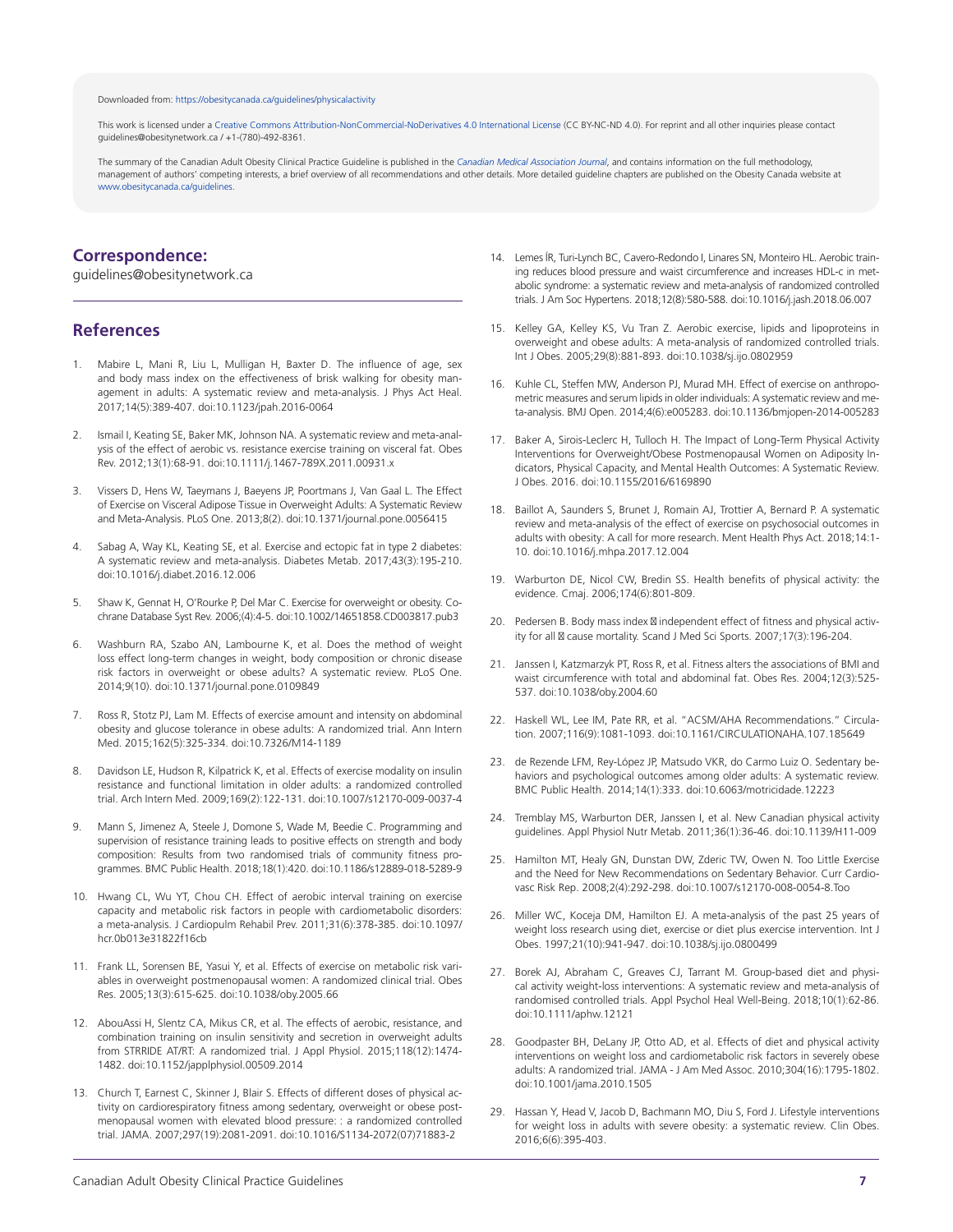- 30. Baillot A, Romain AJ, Boisvert-Vigneault K, et al. Effects of lifestyle interventions that include a physical activity component in class II and III obese individuals: A systematic review and meta-analysis. PLoS One. 2015;10(4). doi:10.1371/ journal.pone.0119017
- 31. Batsis JA, Gill LE, Masutani RK, et al. Weight Loss Interventions in Older Adults with Obesity: A Systematic Review of Randomized Controlled Trials Since 2005. J Am Geriatr Soc. 2017;65(2):257-268. doi:10.1111/jgs.14514
- 32. Pownall HJ, Bray GA, Wagenknecht LE, et al. Changes in body composition over 8 years in a randomized trial of a lifestyle intervention: The look AHEAD study. Obesity. 2015;23(3):565-572. doi:10.1002/oby.21005
- 33. Watson KB, Frederick GM, Harris CD, Carlson SA, Fulton JE. U.S. Adults' Participation in Specific Activities: Behavioral Risk Factor Surveillance System--2011. J Phys Act Health. 2015;12(Suppl 1):S3-S10. doi:10.1123/jpah.2013-0521
- 34. Després JP, Lemieux I, Bergeron J, et al. Abdominal Obesity and the Metabolic Syndrome: Contribution to global cardiometabolic risk. Arterioscler Thromb Vasc Biol. 2008;28(6):1039-1049. doi:10.1161/ATVBAHA.107.159228
- 35. Kay SJ, Fiatarone Singh MA. The influence of physical activity on abdominal fat: A systematic review of the literature. Obes Rev. 2006;7(2):183-200. doi:10.1111/j.1467-789X.2006.00250.x
- 36. Slentz CA, Aiken LB, Houmard JA, et al. Inactivity, exercise, and visceral fat. STRRIDE: A randomized, controlled study of exercise intensity and amount. J Appl Physiol. 2005;99(4):1613-1618. doi:10.1152/japplphysiol.00124.2005
- 37. Bateman LA, Slentz CA, Willis LH, et al. Comparison of aerobic versus resistance exercise training effects on metabolic syndrome (from the Studies of a Targeted Risk Reduction Intervention Through Defined Exercise - STRRIDE-AT/RT). Am J Cardiol. 2011;108(6):838-844. doi:10.1016/j.amjcard.2011.04.037
- 38. Maillard F, Pereira B, Boisseau N. Effect of High-Intensity Interval Training on Total, Abdominal and Visceral Fat Mass: A Meta-Analysis. Sport Med. 2018;48(2):269-288. doi:10.1007/s40279-017-0807-y
- 39. Hens W, Taeymans J, Cornelis J, Gielen J, Van Gaal L, Vissers D. The effect of lifestyle interventions on excess ectopic fat deposition measured by noninvasive techniques in overweight and obese adults: A systematic review and meta-analysis. J Phys Act Heal. 2016;13(6):671-694. doi:10.1123/jpah.2015-0560
- 40. Keating SE, Hackett DA, George J, Johnson NA. Exercise and non-alcoholic fatty liver disease: A systematic review and meta-analysis. J Hepatol. 2012;57(1):157- 166. doi:10.1016/j.jhep.2012.02.023
- 41. Lau DCW, Douketis JD, Morrison KM, Hramiak IM, Sharma AM, Ur E. 2006 Canadian clinical practice guidelines on the management and prevention of obesity in adults and children [summary]. Can Med Assoc J. 2007;176(8):S1- S13. doi:10.1503/cmaj.061409
- 42. Colberg SR, Sigal RJ, Fernhall B, et al. Exercise and type 2 diabetes: The American College of Sports Medicine and the American Diabetes Association: Joint position statement. Diabetes Care. 2010;33(12):e147-e167. doi:10.2337/dc10-9990
- 43. Jakicic JM, Marcus BH, Gallagher KI, Napolitano M, Lang W. Effect of Exercise Duration and Intensity on Weight Lossin Overweight, Sedentary Women: A Randomized Trial. J Am Med Assoc. 2003;290(10):1323-1330. doi:10.1001/jama.290.10.1323
- 44. Jakicic JM, Marcus BH, Lang W, Janney C. Effect of exercise on 24-month weight loss maintenance in overweight women. Arch Intern Med. 2008;168(14):1550- 1559. doi:10.1001/archinte.168.19.2162
- 45. Tate DF, Jeffery RW, Sherwood NE, Wing RR. Long-term weight losses associated with prescription of higher physical activity goals. Are higher levels of physical activity protective against weight regain? Am J Clin Nutr. 2007;85(4):954- 959. doi:10.1093/ajcn/85.4.954
- 46. Slentz CA, Houmard JA, Johnson JL, et al. Inactivity, exercise training and detraining, and plasma lipoproteins. STRRIDE: A randomized, controlled study of exercise intensity and amount. J Appl Physiol. 2007;103(2):432-442. doi:10.1152/japplphysiol.01314.2006
- 47. Jelleyman C, Yates T, O'Donovan G, et al. The effects of high-intensity interval training on glucose regulation and insulin resistance: A meta-analysis. Obes Rev. 2015;16(11):942-961. doi:10.1111/obr.12317
- 48. Keating SE, Johnson NA, Mielke GI, Coombes JS. A systematic review and meta-analysis of interval training versus moderate-intensity continuous training on body adiposity. Obes Rev. 2017;18(8):943-964. doi:10.1111/obr.12536
- 49. Batacan RB, Duncan MJ, Dalbo VJ, Tucker PS, Fenning AS. Effects of high-intensity interval training on cardiometabolic health: A systematic review and meta-analysis of intervention studies. Br J Sports Med. 2017;51(6):494-503. doi:10.1136/bjsports-2015-095841
- 50. Türk Y, Theel W, Kasteleyn MJ, et al. High intensity training in obesity: a Meta-analysis. Obes Sci Pract. 2017;3(3):258-271. doi:10.1002/osp4.109
- 51. Wewege M, van den Berg R, Ward RE, Keech A. The effects of high-intensity interval training vs. moderate-intensity continuous training on body composition in overweight and obese adults: a systematic review and meta-analysis. Obes Rev. 2017;18(6):635-646. doi:10.1111/obr.12532
- 52. Roy M, Williams SM, Brown RC, et al. High-Intensity Interval Training in the Real World: Outcomes from a 12-Month Intervention in Overweight Adults. Med Sci Sports Exerc. 2018;50(9):1818-1826. doi:10.1249/MSS.0000000000001642
- 53. Madjd A, Taylor MA, Neek LS, et al. Effect of weekly physical activity frequency on weight loss in healthy overweight and obese women attending a weight loss program: A randomized controlled trial. Am J Clin Nutr. 2016;104(5):1202- 1208. doi:10.3945/ajcn.116.136408
- 54. Henson J, Davies MJ, Bodicoat DH, et al. Breaking Up Prolonged Sitting with Standing or Walking Attenuates the Postprandial Metabolic Response in Postmenopausal Women: A Randomized Acute Study. Diabetes Care. 2016;39(1):130-138. doi:10.2337/dc15-1240
- 55. Dunstan DW, Kingwell BA, Larsen R, et al. Breaking up prolonged sitting reduces postprandial glucose and insulin responses. Diabetes Care. 2012;35(5):976- 983. doi:10.2337/dc11-1931
- 56. Umpierre D, Ribeiro PA, Kramer CK, et al. Physical Activity Advice Only or Structured With HbA 1c Levels in Type 2 Diabetes. A Systematic Review and Meta-analysis. JAMA. 2011;305(17):1790-1799.
- 57. Boulé NG, Haddad E, Kenny GP, Wells GA, Sigal RJ. Effects of exercise on glycemic control and body mass in type 2 diabetes mellitus: A meta-analysis of controlled clinical trials. J Am Med Assoc. 2001;286(10):1218-1227. doi:10.1001/ jama.286.10.1218
- 58. Knowler W, Barrett-Connor E, Fowler S, et al. Reduction in the incidence of type 2 diabetes with lifestyle intervention or metformin. N Engl J Med. 2002;346(6):393-403.
- 59. Tuomilehto J, Lindström J, Eriksson JG, et al. Prevention of type 2 diabetes mellitus by changes in lifestyle among subjects with impaired glucose tolerance. N Engl J Med. 2001;344(18):1343-1350. doi:10.1056/NEJM200105033441801
- 60. Ramachandran A, Snehalatha C, Mary S, Mukesh B, Bhaskar AD, Vijay V. The Indian Diabetes Prevention Programme shows that lifestyle modification and metformin prevent type 2 diabetes in Asian Indian subjects with impaired glucose tolerance (IDPP-1). Diabetologia. 2006;49(2):289-297. doi:10.1007/ s00125-005-0097-z
- 61. Pan XR, Li GW, Hu YH, et al. Effects of diet and exercise in preventing NIDDM in people with impaired glucose tolerance: The Da Qing IGT and diabetes study. Diabetes Care. 1997;20(4):537-544. doi:10.2337/diacare.20.4.537
- 62. Jakicic JM, Egan CM, Fabricatore AN, et al. Four-year change in cardiorespiratory fitnessandinfluenceonglycemiccontrol in adults with type 2 diabetes in a randomized trial: The look AHEAD trial. Diabetes Care. 2013;36(5):1297-1303. doi:10.2337/dc12-0712
- 63. Look AHEAD Research Group. Cardiovascular effects of intensive lifestyle intervention in type 2 diabetes. N Engl J Med. 2013;369(2):145-154.
- 64. Pi-Sunyer X. The look AHEAD trial: a review and discussion of its outcomes. Curr Nutr Rep. 2014;3(4):387-391. doi:10.1007/s13668-014-0099-x.The
- 65. Costa EC, Hay JL, Kehler DS, et al. Effects of High-Intensity Interval Training Versus Moderate- Intensity Continuous Training On Blood Pressure in Adults with Pre- to Established Hypertension : A Systematic Review and Meta-Analysis of Randomized Trials. Sport Med. 2018;48(9):2127-2142. doi:10.1007/s40279-018-0944-y